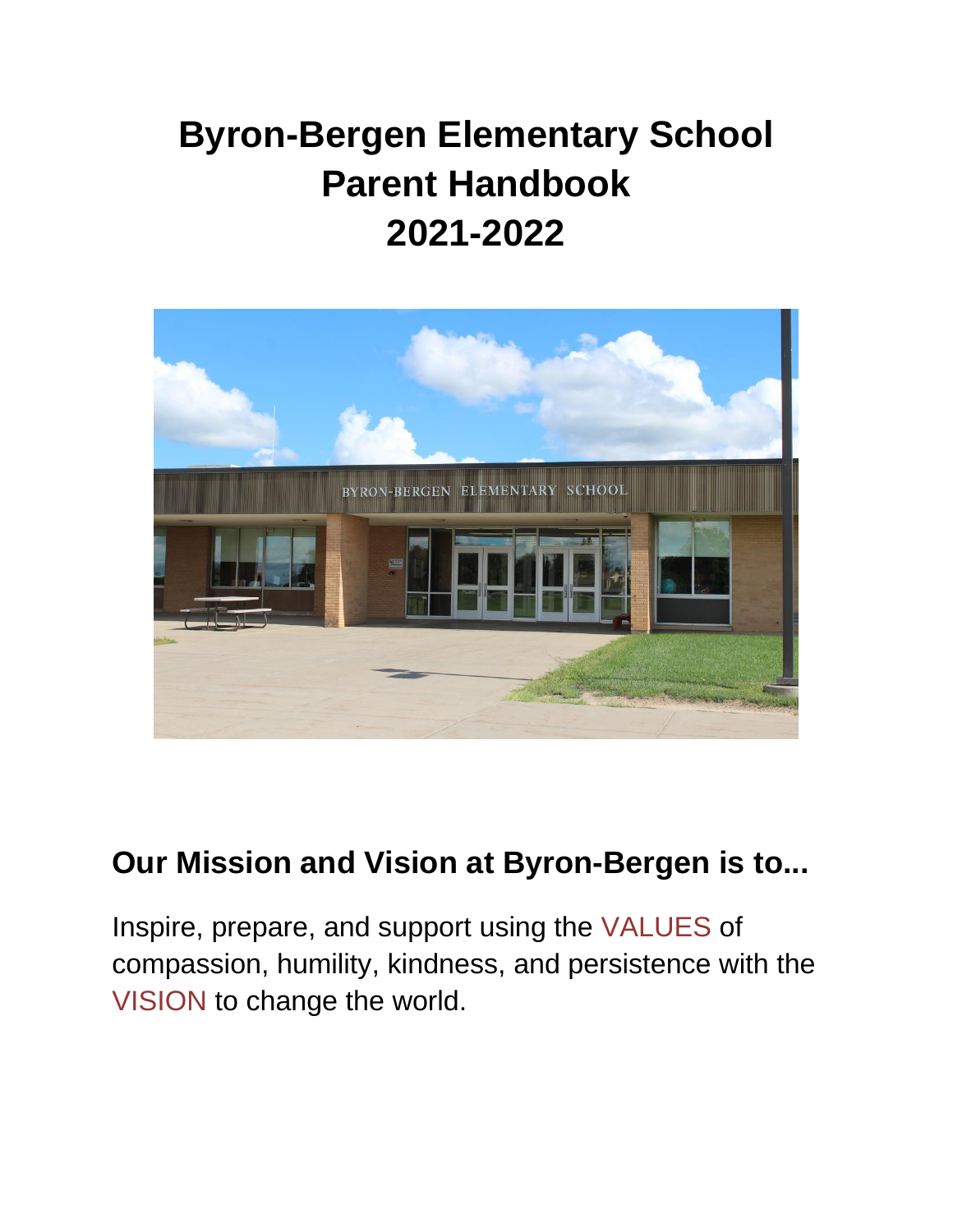Dear Families,

This handbook has been designed to give you information about various school policies, protocols and procedures. We hope it will serve as a useful guide throughout the school year. Please keep it handy for future reference.

Our program is rich in special activities; however we are not able to include all of the details for all of the wonderful opportunities we create for students. So I encourage you to check backpacks and homework folders daily to stay up to date with all that is happening at the Elementary School.

On behalf of our faculty and staff, I would like to extend a warm welcome to all of our new and returning Byron-Bergen families. We know that you will find the Elementary School a warm, caring, supportive and exciting educational environment for your child. It is my honor to serve as your Principal and partner with you in our continuous effort to provide a positive and nurturing educational environment for all students.

As always, I appreciate your positive involvement throughout the year and look forward to another outstanding school year with your children.

Sincerely,

Brian T. Meister **Principal** 585-494-1220 x1005 bmeister@bbschools.org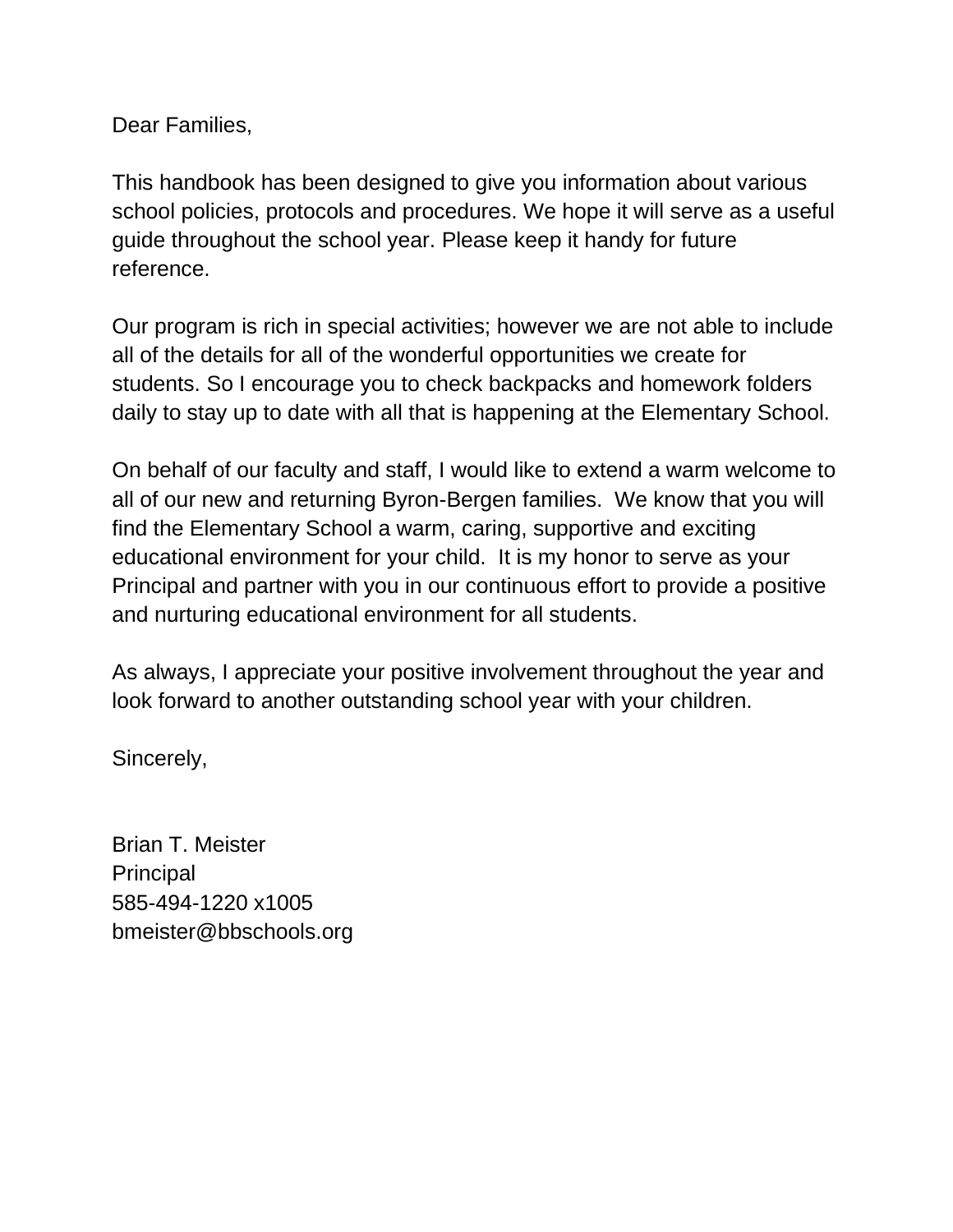# **School Phone Numbers**

| Main Phone Line:                 |                           | 585-494-1220 |
|----------------------------------|---------------------------|--------------|
| Fax:                             |                           | 585-494-2433 |
| Principal:                       | Mr. Brian Meister         | ext 1005     |
| <b>School Secretary</b>          | Mrs. Jessica McAlister    | ext 1301     |
| <b>Nurse</b>                     | Ms. Brenda Hale           | ext 1403     |
| Counselor                        | Mrs. Jenna Voos           | ext 1115     |
| <b>School Psychologist</b>       | Mrs. Christina Pascarella | ext 1404     |
| <b>School Social Worker</b>      | Ms. Courtney Westberg     | ext 1114     |
| Director of Instructional        |                           |              |
| <b>Services</b>                  | Mrs. Betsy Brown          | ext 2509     |
| <b>Transportation Department</b> |                           | ext 5112     |
|                                  |                           |              |
|                                  |                           |              |

| <b>Grades K-5</b> |
|-------------------|
| <b>AM UPK</b>     |
| <b>PM UPK</b>     |
|                   |

The main building doors open for students at **8:45 a.m.** Students being dropped off between 8:45-9:00 should be dropped off at the North Entrance located by the gymnasium. Students arriving after 9:00 a.m. must be signed in at the Main Entrance.

# **Absences/Tardies**

**School Hours** 

Regular attendance and punctuality are essential if a student is to make good progress in school. However, if your child will be absent from school, please call the **Main Office**  at **494-1220 x1301.** You may leave a message 24 hours per day. You can also contact our secretary by email at: **jmcalister@bbschools.org.** An excuse note **must** be sent in anytime your child is absent, even if you have called in your child's absence. For extended legal absences, classwork may be requested. Please refer to Classwork Requests section.

Please remember that school begins at 9:00 a.m. for students in Grades K-5 and dismissal is 3:20 p.m. Students in grades K-5 who arrive after 9:00 a.m. are tardy and must be signed in by a parent (or the adult dropping them off) at the front office. **Students are not allowed to sign themselves in.**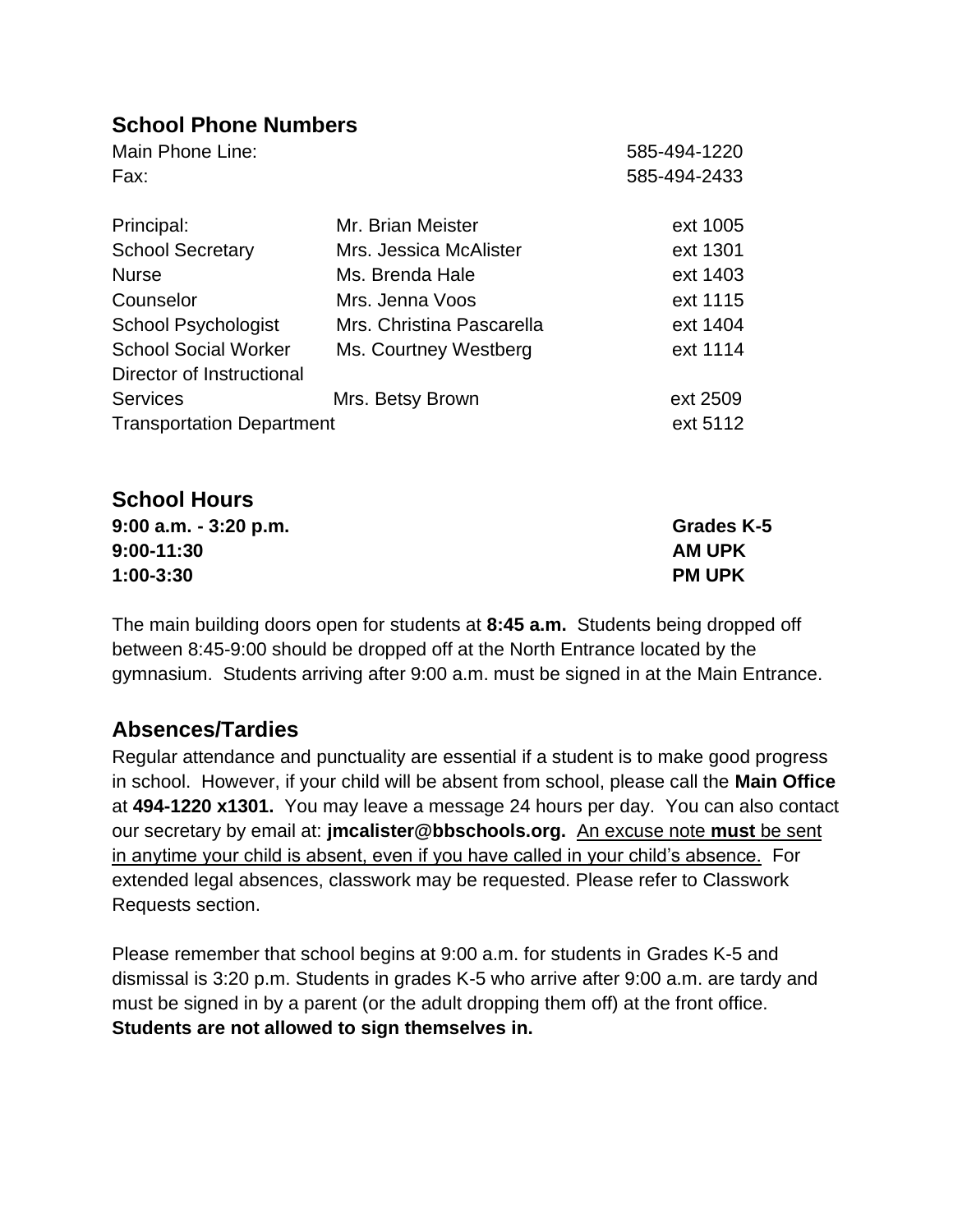# **Dismissal**

Students riding the school bus are **dismissed at 3:20 p.m.** 

**Students who are picked up at dismissal:** These students will be dismissed at 3:05 with an announcement over the intercom system by our Elementary Secretary. At that time, students will walk down the hallway to the cafeteria.

We ask that **parents/designated pickup person(s) park in the back parking lot**. This door will be opened to parents starting at 3:05. **Once in the building, please proceed to the Cafeteria Door #3.** At that door, please sign your child out with school personnel. You will be presented with a dismissal pass which serves as an additional check when taking your child out of the building. We ask that you wait in the cafeteria for your child.

**At 3:05, as children enter Cafeteria Door #1, they will partner with their parent/designated pickup person. After your child meets up with you, please present the pass to the faculty member on duty, located at Door #2, as you exit the cafeteria.**

*Important Note:* Bus Dismissal begins at 3:15 pm. **If you need to take your student out of school early, you must sign them out through the main office prior to 2:55 pm.** Early dismissal/pickups end at 2:55 p.m. so please pickup students for appointments before that time. Students will only be released after 2:55 pm for extreme emergencies.

**Students riding a bus:** These students will be dismissed at 3:20 and walk to their assigned bus with their teacher and classmates. Additional faculty will closely monitor dismissal and ensure that all students get on buses. Parents will not be allowed to take students from the bus loop.



**Byron Bergen Elementary School**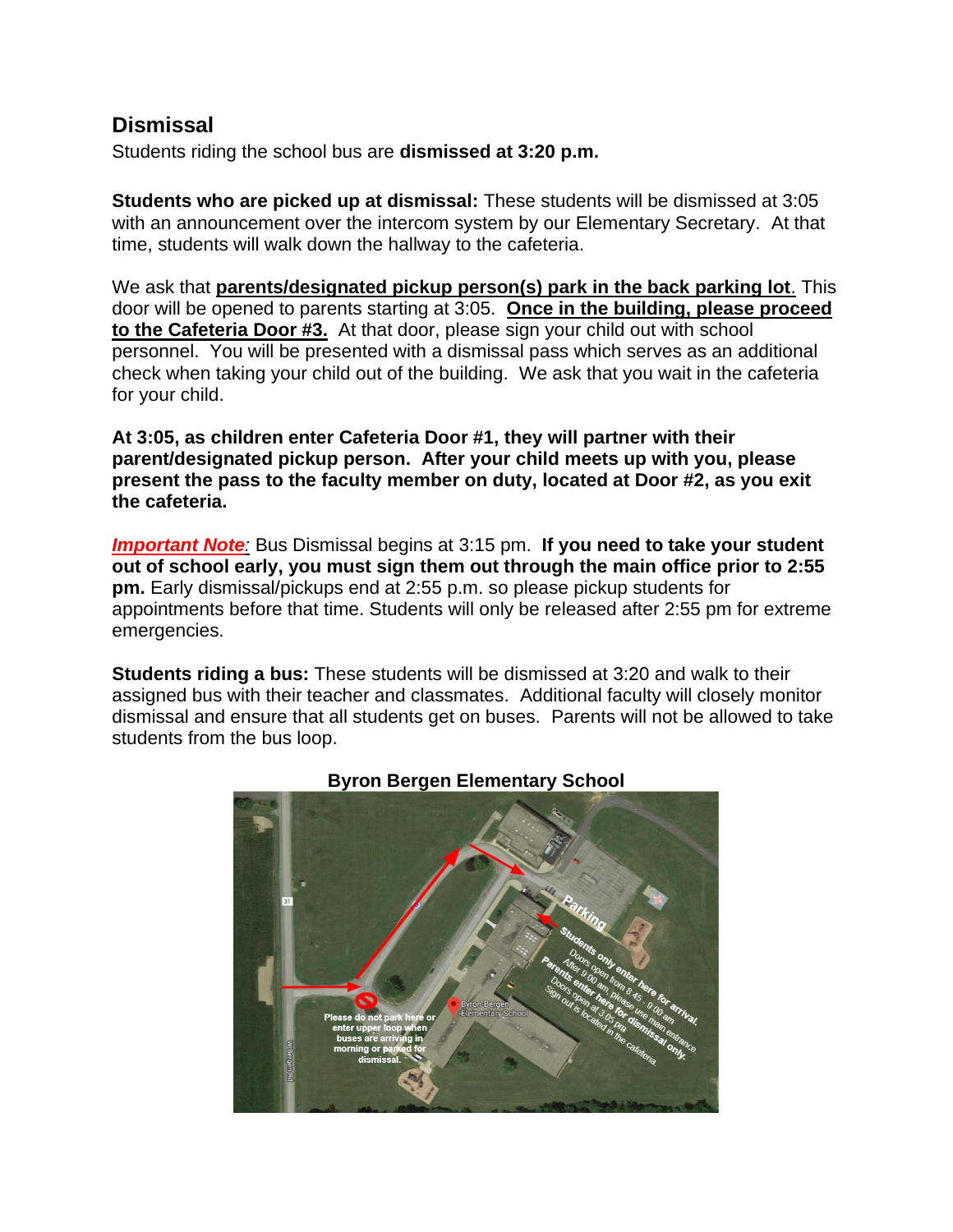# **Contact/Emergency Information**

If your address or phone number changes during the school year, please notify the main office so that the emergency information can be updated. It is very important that we have current information in the event that we need to contact you in case of emergency.

# **Student Release Forms**

Student Release Forms were mailed with placement letters during the summer. It is important to complete this form and return to the main office where it will be kept on file for the current school year as to who has permission to pick up your child.

# **Emergency Closing**

In the event of an emergency closing because of weather or other factors, when possible, an automated call will be made to families and announcements will be made over local television and radio stations. Information will also be available on our website at www.bbschools.org.

# **Custody**

Parents who have joint custody of their children, and/or who have special arrangements for custody must provide legal documentation of the arrangement to the school.

# **Duplicate Mailings**

Per District Policy #7241, the District may presume that the non-custodial parent has the authority to request information concerning his/her child and release such information upon request. If the custodial parent wishes to limit the noncustodial parent's access to records, it would be his/her responsibility to obtain and present to the school a legally binding instrument that prevents the release of said information.

# **Medication**

Medications can be given at school when the following conditions are met:

- The medication must be brought to the Health Office by an adult, in the original, labeled container. Students may not transport medication to school.
- Any medication sent to school in plastic bags, envelopes or lunches cannot be given.
- A doctor's order and parent authorization must accompany all prescription medication and most non-prescription medication.
- A parent must pick up all unused medication. If medication is not picked up, it will be discarded on the last day of school.

Please call the nurse's office at 494-1220 x1403 with any questions.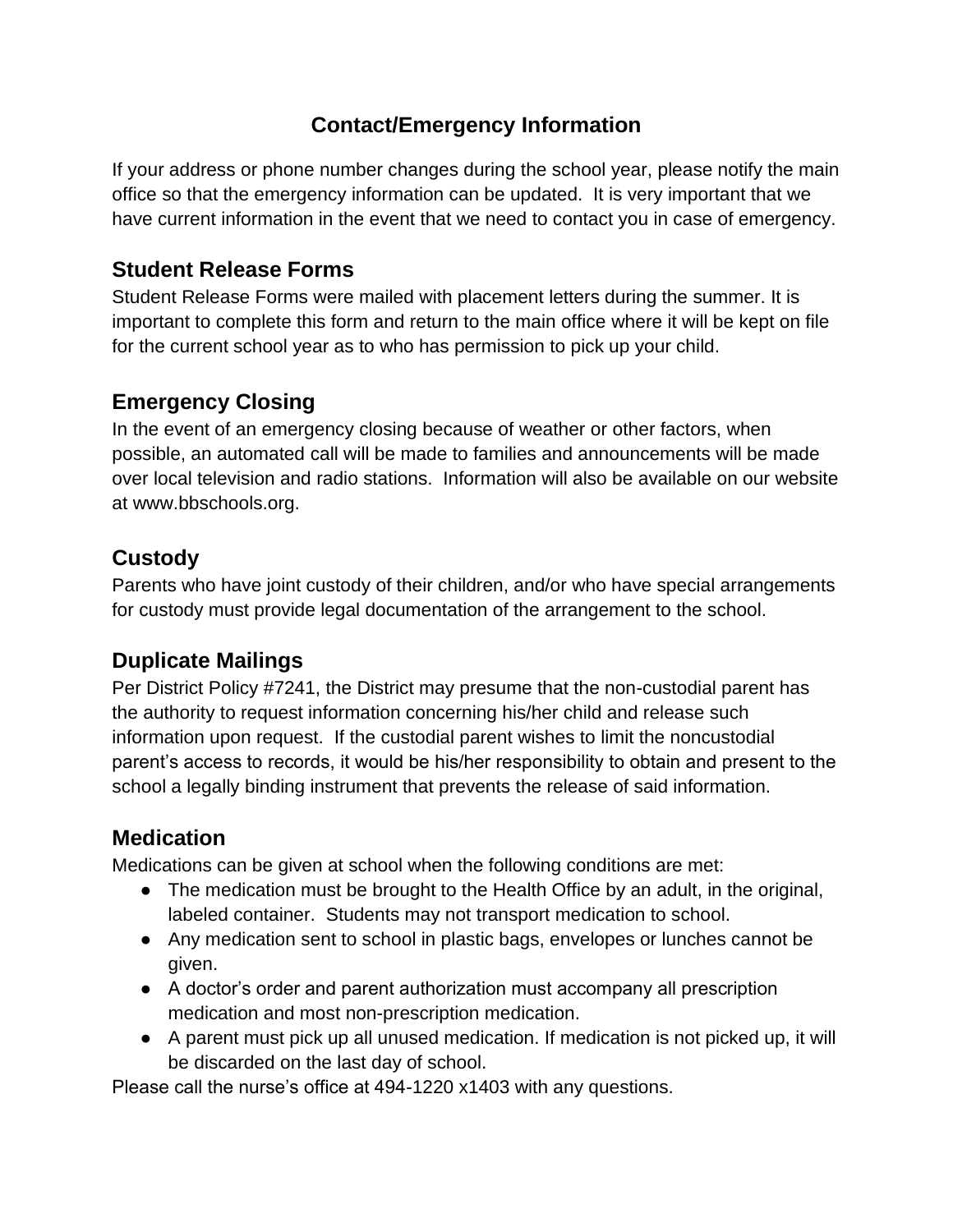# **Visitor Sign In**

Byron-Bergen Elementary School is a warm and welcoming place where collaboration with families and our community is encouraged. However, keeping students safe is our number one priority. To ensure the safest possible setting for all those in our school, we kindly ask all visitors, including parents, to sign in and present legal identification to the main office. You will also be asked the nature of your visit and given guidance to your expected destination. A personalized visitor badge will be printed and we ask that you wear it visibly throughout your stay. *We also ask that all volunteers sign out before leaving.* This ensures that we are aware of who is in the building at all times. \*These procedures were suspended during the 2020-2021 school year due to COVID and visitors were not permitted into the school. We continue to monitor the information and guidance from the NYSDOH and NYSED and will communicate changes as they arise.

# **Emergency Procedures**

Byron-Bergen has written procedures for emergency situations including fire, bomb threats, and intruders. These procedures are regularly revised, both district-wide and in the building, and reviewed with the staff annually. In addition, Fire Alarm, Shelter-in-Place, Lock-Out, Lockdown, and other emergency drills are conducted throughout the school year.

# **Parent Conferences/Report Cards**

Parent-teacher conferences will be held with classroom teachers **November 19th, 22nd , and 23rd** to discuss your child's progress for the first part of the school year. In addition to these planned conferences, parents are encouraged to contact their child's teachers, the school counselor, or Principal if they have any concerns. School personnel may also request additional conferences, as needed.

Report Cards are sent triennially in November, March, and June.

# **Homework Policy**

**Definition:** Homework reinforces skills and instructional concepts through the review, practice, and/or extension of curriculum. Homework develops lifelong skills such as time management, organization, responsibility, and promotes communication between home and school.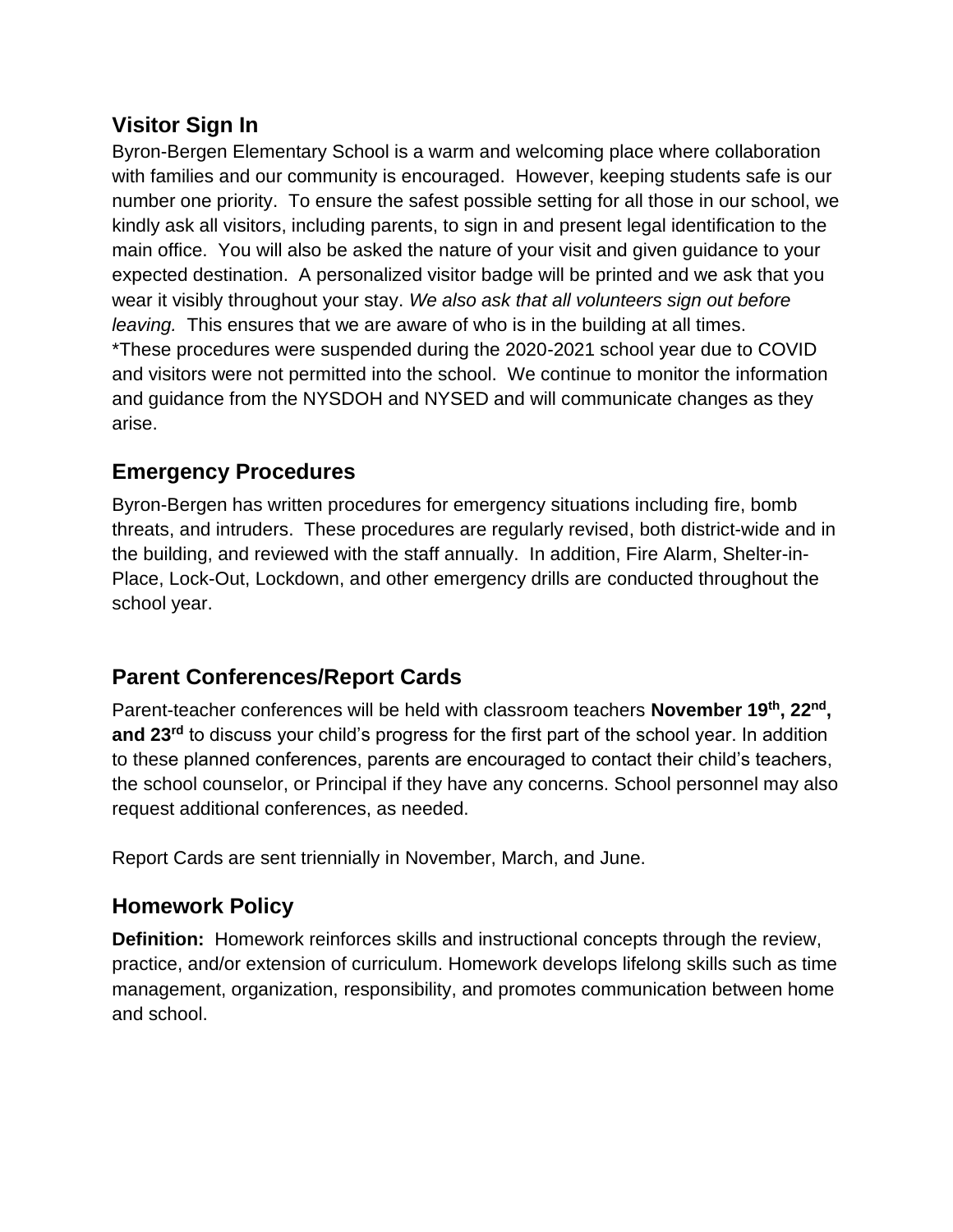| Grade          | <b>Minutes</b><br>(5-7 days per week) | <b>Types of Homework</b>                                                                              |
|----------------|---------------------------------------|-------------------------------------------------------------------------------------------------------|
| K              | $0 - 10$                              | Reading<br>Writing<br><b>Skill Reinforcement</b><br><b>Review</b><br>Practice<br>Research<br>Projects |
| 1              | $10 - 20$                             |                                                                                                       |
| $\overline{2}$ | 20-30                                 |                                                                                                       |
| 3              | $30 - 40$                             |                                                                                                       |
| $\overline{4}$ | 30-50                                 |                                                                                                       |
| 5              | 30-60                                 |                                                                                                       |
| 6              | 30-60                                 |                                                                                                       |

# **Classwork Requests**

If a student has or will miss two or more days of school for legal reasons, parents may request work that the student can complete at home. Requests should be made the day before the work is to be picked up or sent home with a sibling to allow the teacher time to prepare and organize the materials. Requests should be called into the main office or arranged directly with the teacher.

Teachers will not provide daily classroom assignments in advance for students missing school for family trips. Assignments cannot replace direct instruction by the teacher and are not generally appropriate for pre-assignment as they involve practice of what has been taught. The teacher will determine what a student needs to make up on his/her return and will assist with understanding of concepts and assignments as needed. Teachers may suggest some alternative projects for your child such as reading, journal writing, and learning about the vacation site. Parents should contact the teacher and the office to make the school aware of these absences.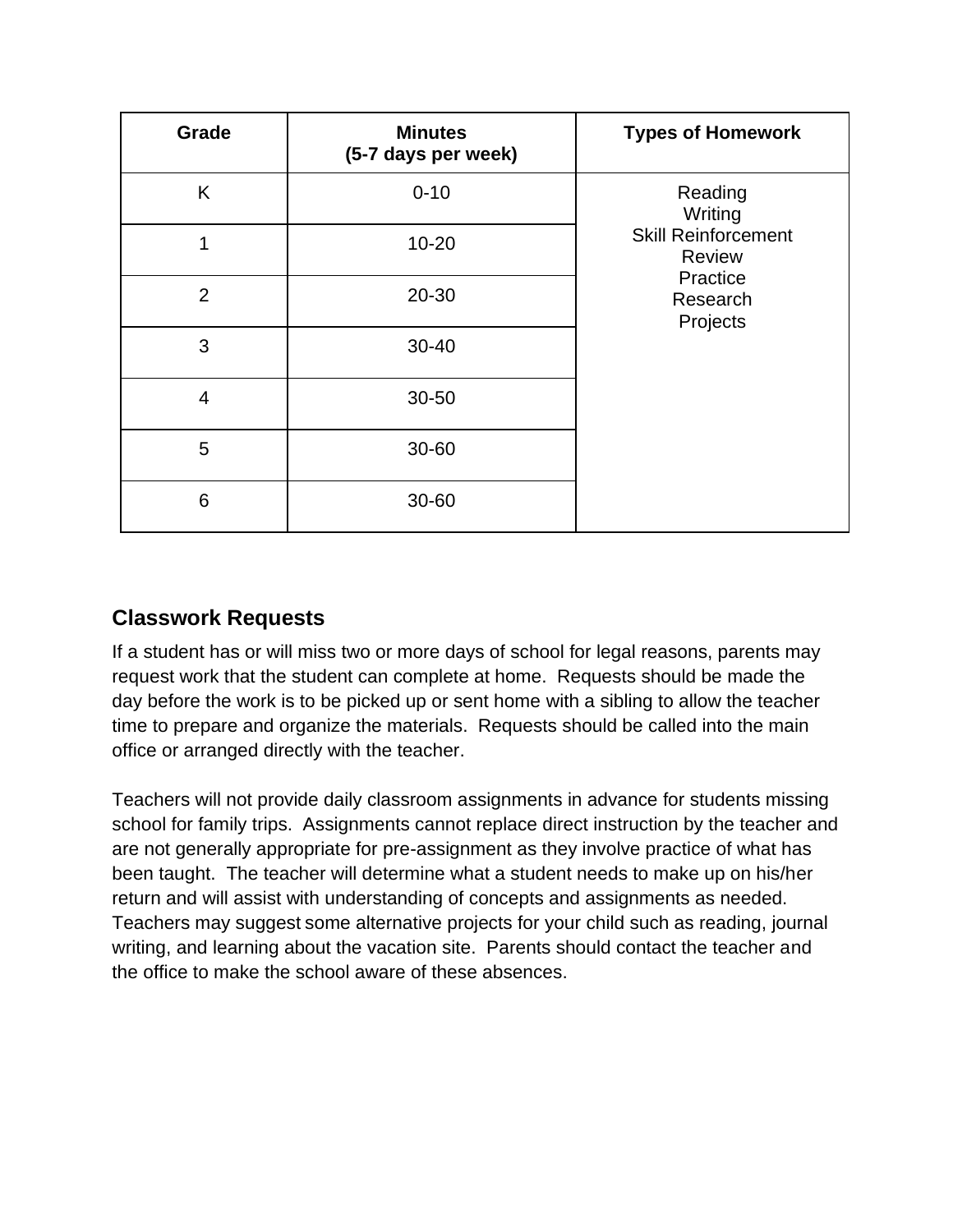# **Placement Process**

The process for advancing students to the next grade level is a complex procedure that involves information from and collaboration with many individuals. We attempt to establish a balance relative to such factors as: the number of boys and girls, leaders, reading/math support students, challenge students, speech and language students, students with disabilities and other students with special needs.

If you wish to provide information about your child which would be helpful to the placement process (i.e., needs, structure, learning styles, gentle encouragement, emotional concerns), the staff might be better able to match your child's learning needs with certain teaching styles. A Student Learning Inventory/Parent Input form will be sent home with your child's third quarter report card. **Byron-Bergen's policy does not allow parents to request a specific teacher.** However, your input regarding valid educational concerns is important to us. We do value your input and hope that you realize how complicated the placement process is. Any communication regarding your child's placement should be sent to the building Principal by March 31st.

# **Assessments**

Assessments are a way of measuring student progress and of checking our instruction. Students in grades 3-6 are required to take New York State Common Core Assessment in Math and Language. In addition, students in 4th grade are required to take a NYS Science Assessment. Students are scored using a 4 point scale. Levels 3 and 4 are at the proficient level. Students who score at Levels 1 or 2 may be eligible for Response to Intervention Services (RtI). RtI Services are typically provided in math and language arts.

# **Response to Intervention (RtI) and Instructional Support Team (IST)**

RtI is a model of regular education service delivery that focuses on collaboration, problem solving, curriculum based assessment, and data based decision making. We utilize a multi-tier approach to identify and support students at all levels of learning. The goal is to provide each student with what he/she needs to learn and grow.

The Instructional Support Team is a problem solving group that consists of various professionals with specialized expertise to support students. Members on the team may include the School Psychologist, the building Principal, Special Educators, classroom teachers, many related service providers, and parents. The mission of the team is to link people and resources at all levels whereby general, special education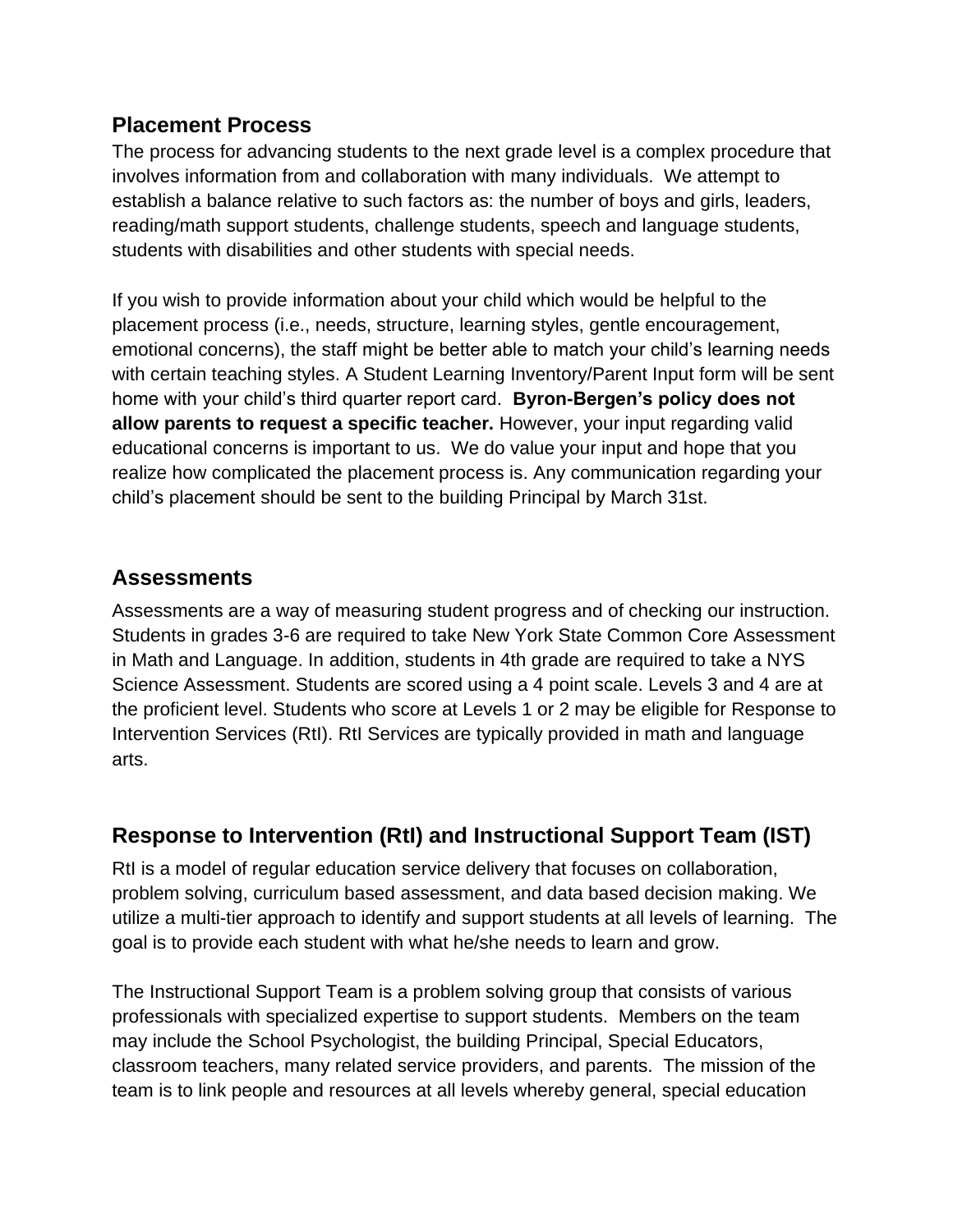and pupil service personnel share the responsibility for the education of all students through the improved quality of service.

If you have any questions about the RtI process or the Instructional Support Team, please contact the School Counselor or the building Principal.

# **Committee on Special Education**

The Committee on Special Education (CSE) is a multidisciplinary team composed of educators, psychologists, parent representatives and others who may be needed to determine if special education services are needed to support a student with a disability. The CSE receives referrals from administrators, teachers, parents, doctors, and others who believe that the problems a student is experiencing should be examined more closely. Referrals to CSE are often a next step following unsuccessful response to interventions prescribed by the Instructional Support Team.

# **Food Service**

#### **Breakfast: Cost: FREE until June 2022**

A wide variety of healthy foods are offered for breakfast each day from 8:45 a.m. until 9:00 a.m.

**Lunch: Cost: FREE until June 2022 Extra Milk \$.55** Menus are sent home with students every month. They are also available online at [www.bbschools.org](http://www.bbschools.org/)

Snacks items are available for purchase and range from \$.30 - \$1.75. Students are only permitted to purchase two snacks per day.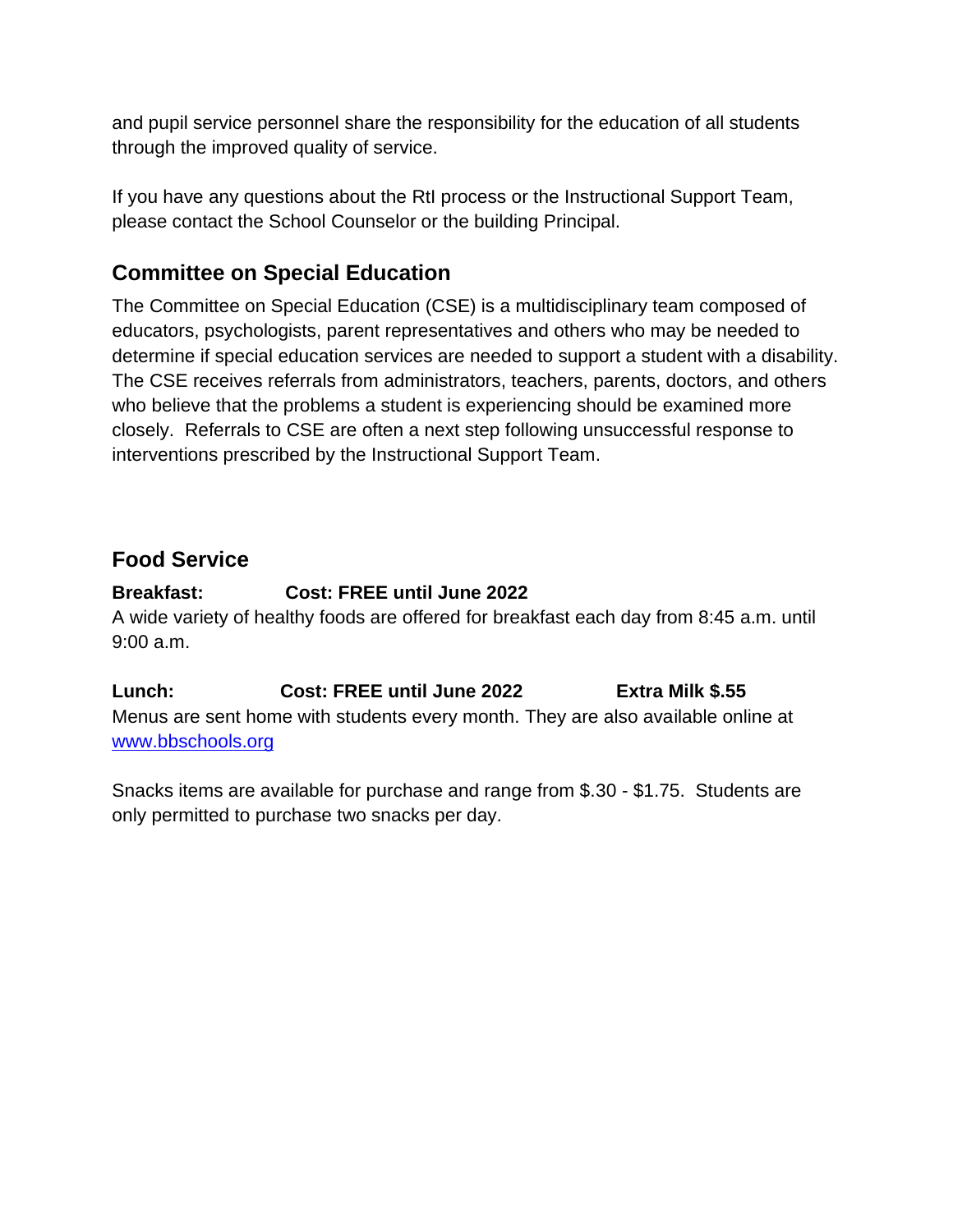For your convenience, we offer families the opportunity to utilize our on-line payment system, [Myschoolbucks.com.](https://www.myschoolbucks.com/) This service can be used for prepaying any breakfast and lunch meals purchased at school. It may also be used for a Ia carte items such as snacks and drinks. If you wish to designate prepayments for meals only, please contact the Food Service Department in the building your child attends. **ID numbers** – Students should be encouraged to learn their 4-digit ID number, as this is used to purchase their meal from an account. Parents who wish to utilize the Myschoolbucks.com pre-pay option will use the child's ID number to do so.



This is a photo of the keypad which students will use to enter their student ID# for meals.

# **Food Policy**

Current school policy calls for food items intended for distribution to be commercially prepared and, in most cases, individually wrapped. Please note that this applies to foods for general distribution only – you have the right to send whatever foods you choose in your own child's lunch.

#### **Photos/Videos**

Throughout the school year, photographs and/or videotapes will be taken of students as they are engaged in a variety of school activities for use in district publications and by area news media. If you **DO NOT** wish your child to be photographed and/or videotaped, you must notify the Principal in writing.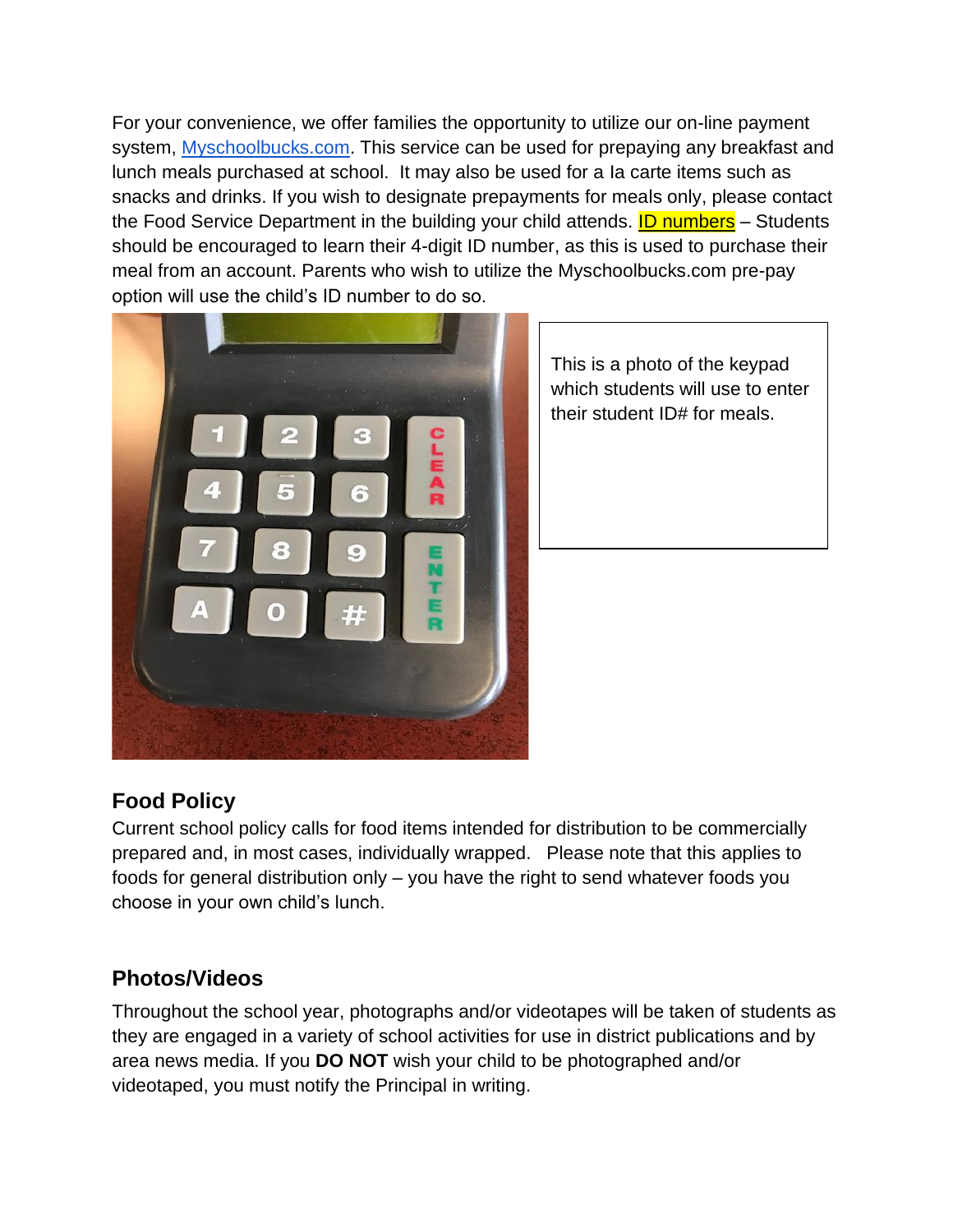#### **Music**

Instrumental and Vocal music ensembles are available to all students in grade 4-5.

#### **Band**

Beginning in grade 4, students are offered the opportunity to receive instrumental lessons during the school day. Lesson schedules are varied so that one class or subject area is not missed regularly. Fourth grade band begins approximately mid-year with a spring concert in the evening in June. Please see the District Calendar for a specific date.

5th grade students have the opportunity to continue with instrumental lessons and participate in the morning band. Morning band begins at 7:30 a.m. \*Days to be determined. Students in the morning band are able to ride the Jr/Sr High School bus run and are shuttled to the Elementary School.

# **Chorus**

In 4th grade, all students will be provided a full year of choral instruction as part of their general music program. Students are encouraged to participate in a spring concert on an evening in June. Please see the District Calendar for a specific date.

5th grade students have the opportunity to participate in the morning chorus. Morning chorus begins at 7:30 a.m. \*Days to be determined. Students in the morning chorus are able to ride the Jr/Sr High School bus run and are shuttled to the Elementary School.

# **Intramurals**

Intramural programming is offered throughout the year for students in grades 3-5. Students who choose to participate in intramurals will have the opportunity to sign up in their physical education class where they will learn about sport offerings and schedules. Parents are welcome to drop students off no earlier than 7:30 a.m. or may have their student ride the Jr/Sr High School bus run. Please contact the transportation department for pick up times and locations.

# **Internet Use Policy**

The Board of Education is committed to the development and establishment of a quality, equitable and cost-effective computer network. The purpose of the network shall be for the advancement and promotion of learning, teaching, and administration/management.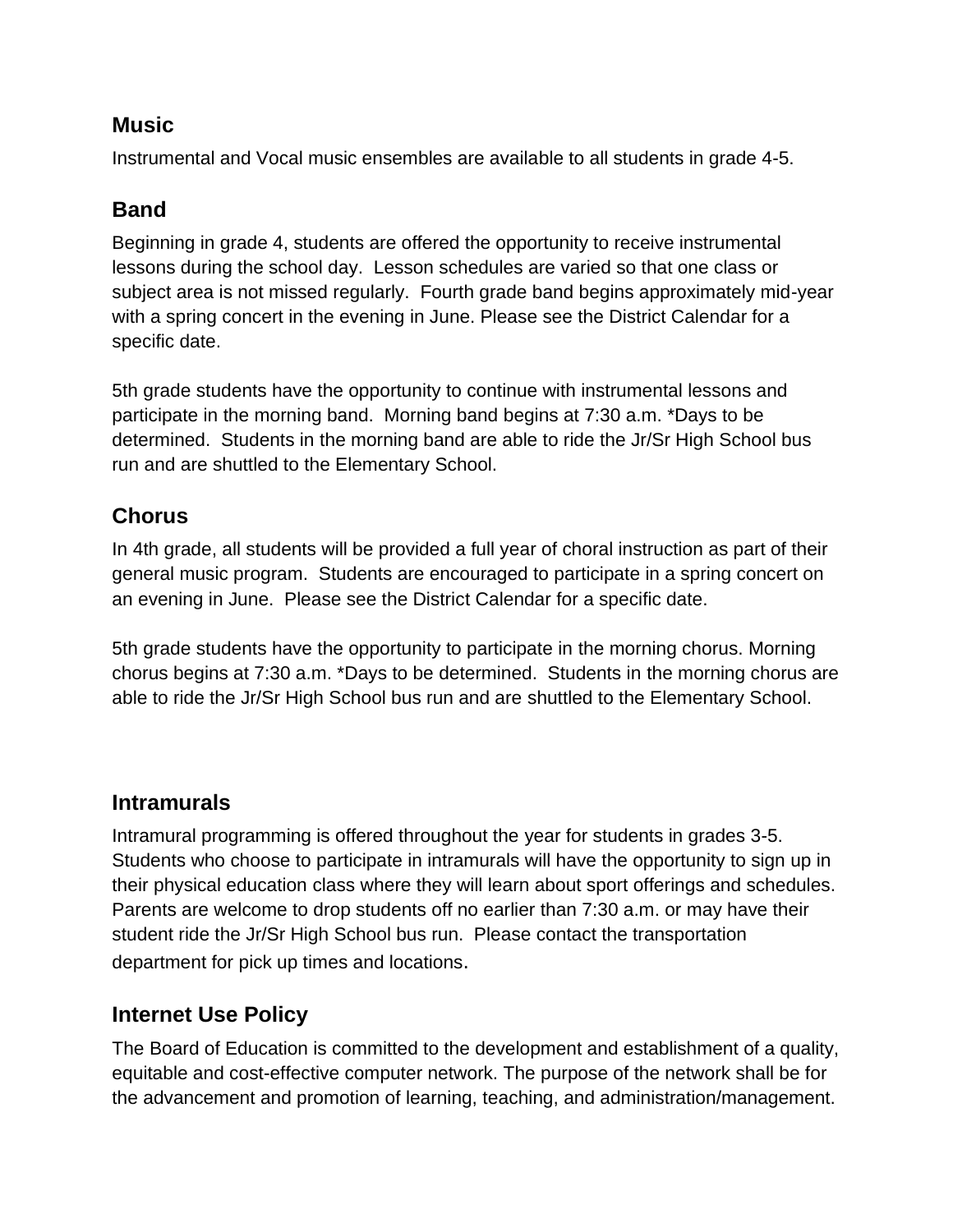The network will provide a forum for learning various software applications and will significantly enhance educational experiences and provide statewide, national and global communication opportunities for staff and students.

The District will establish rules and regulations governing the use and security of the District's computer network. Failure to comply with district policy and regulations for the use of the network may result in the suspension and/or revocation of computer access. Additionally, student violations may result in discipline up to and including suspension. Staff violations may also result in discipline up to and including dismissal.

#### System Access

The following individuals may be designated as members with access to the computer network system:

- 1. Elementary, middle, and secondary students may be granted an account for up to one academic year at a time.
- 2. Teachers may be granted an account.
- 3. Other district employees as deemed necessary may be granted an account.

#### **Instruction**

- 1. The District's computer network shall be used only for educational and management purposes consistent with the District's mission and goals.
- 2. The individual in whose name an account is issued is responsible at all times for its proper use.
- 3. Network users will be issued a login name and password.
- 4. Network users identifying a security problem on the District's system must notify the appropriate teacher, administrator or district coordinator. Do not demonstrate the problem to anyone else.
- 5. Student account information will be maintained in accordance with applicable education records law and district policy.
- 6. Copyrighted material may not be placed on any computer connected to the District's network without the author's permission. Only staff specifically authorized may upload copyrighted material to the network. All diskettes to be used on the District's network will be scanned for computer viruses.
- 7. Network users may download copyrighted material for their own use. Copyrighted material shall be used in accordance with the fair use doctrine and district policy.
- 8. Any network user identified as a security risk or having a history of violations of district computer use guidelines may be denied access to the District's network.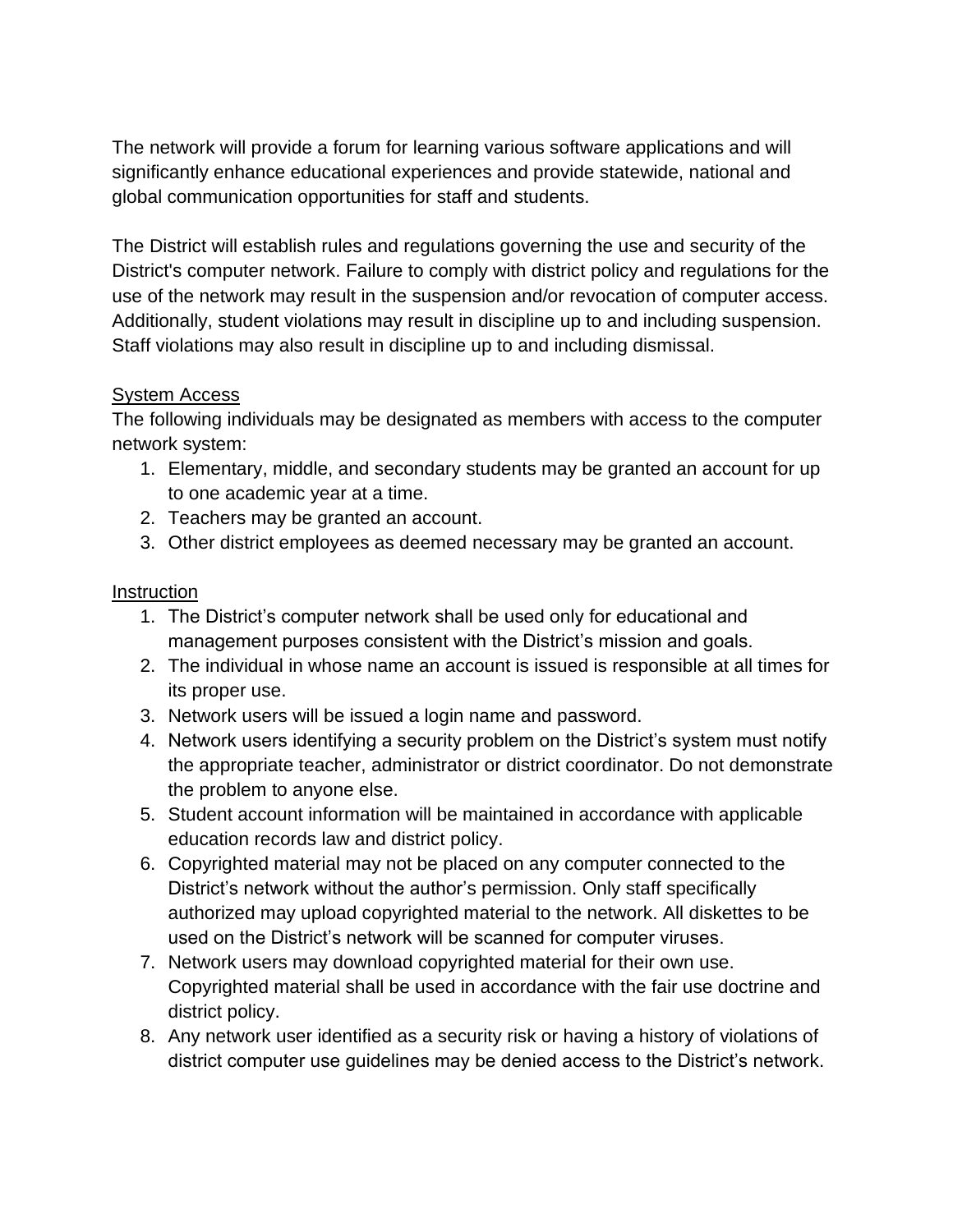#### **Prohibitions**

The following is a list of prohibited actions concerning use of the District's computer network. Violation of any of these prohibitions may result in discipline or other appropriate penalty, including suspension or revocation of a user's access to the District's system.

- 1. There must be no sharing of passwords without written permission from the teacher/administrator or district coordinator, as appropriate.
- 2. Transmission of material, information or software in violation of any district policy or regulation, local, state, or federal law or regulation is prohibited.
- 3. No personal software or disks may be loaded onto the District's computer and/or network.
- 4. Attempts to read, delete, copy or modify the electronic mail of other system users is prohibited, as is deliberate interference with the ability of other system users to send/receive electronic mail. Forgery or attempted forgery of electronic messages is prohibited.
- 5. System users shall not encourage the use of tobacco, alcohol or controlled substances or otherwise promote any other activity prohibited by district policy, state or federal law.
- 6. Attempts by a student to log on to the District's system in the name of another individual, with or without the individual's password, is prohibited.

#### Internet

Byron-Bergen Central School District DOES NOT HAVE CONTROL OF THE INFORMATION ON THE INTERNET. Some sites accessible via the Internet may contain material that is inappropriate for educational use in a PreK-12 setting. The District does not condone the use of such materials and will not permit usage of such in the school environment. The District also denies any responsibility for the accuracy or quality of information obtained through its Internet accounts.

#### Acceptable Uses

- 1. Use consistent with the mission of the Byron-Bergen Central School District.
- 2. Use that encourages efficient, cooperative methods to perform the user's job duties or educational tasks.
- 3. Use in support of research and education.
- 4. To provide unique resources and collaborative projects.

#### Unacceptable Uses

1. Use of technology resources for a commercial, political, or profit-making enterprise, except as specifically agreed to with the District.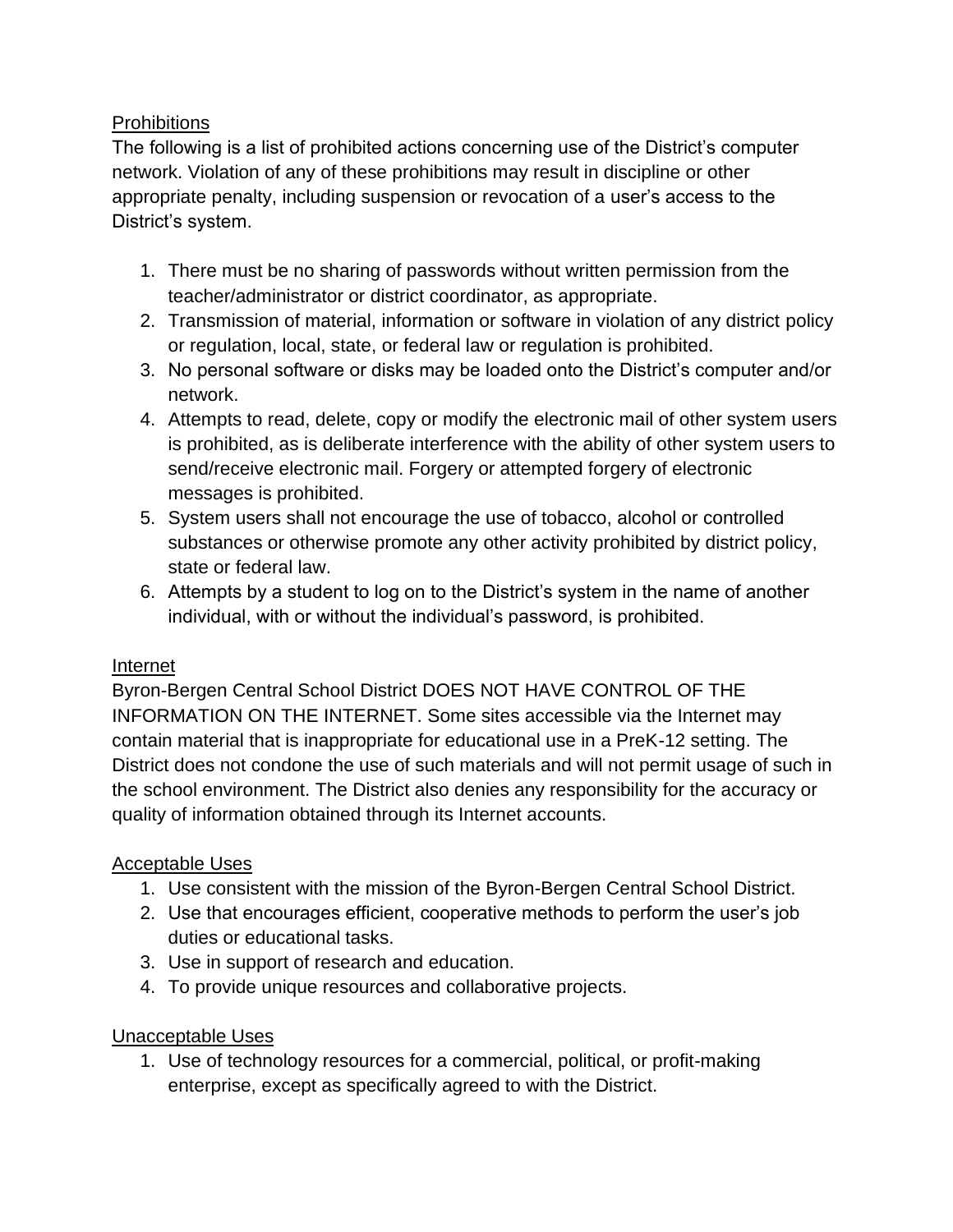- 2. Accessing or distributing inappropriate material, i.e. obscene, abusive, threatening, harassing (religious, sexual, racial), or any material specifically prohibited by federal, state or local law.
- 3. Attempt to illegally access files, data, or accounts.
- 4. Activities which interfere with student and staff access to network resources.
- 5. Working (or attempting to work) from network accounts not assigned to you.
- 6. Sharing your password or account with others.
- 7. Giving out personal information such as home address or telephone.
- 8. Deliberately or intentionally damaging hardware or software.

#### **Other**

- 1. Users must take responsibility for their actions.
- 2. Users must comply with all existing BBCS policies as they may be interpreted to apply technology resources, including but not limited to the following: Student Conduct and Discipline, Copyright, Selection Policy and Sexual Harassment.
- 3. Users must sign a consent form indicating that they are aware of this policy and will abide in accordance with it. Students must also have parental permission to gain access to Internet accounts.

# **Code of Conduct**

The District is committed to safeguarding the rights accorded to all students under local, state, and federal law. The Elementary Code of Conduct shall apply to all students at all times, including: school buildings, on school grounds, on all school vehicles, at all school related activities, including, but not limited to school field trips and school sporting events.

Student responsibilities include:

- Work to the best of their ability in all academic and extracurricular settings and strive toward their personal highest level.
- Ask questions when they do not understand.
- Help to maintain a safe, supportive, and orderly school environment that supports all students' learning and shows respect to other persons and property.
- Attend school unless they are legally excused by a parent or guardian, and be in class on time and prepared to learn.
- Be familiar with the school code of conduct and follow school behavior expectations.
- Speak up for others if they are being treated unkindly or unfairly by others.

# **Bullying**

Byron-Bergen's Rules for bullying prevention include: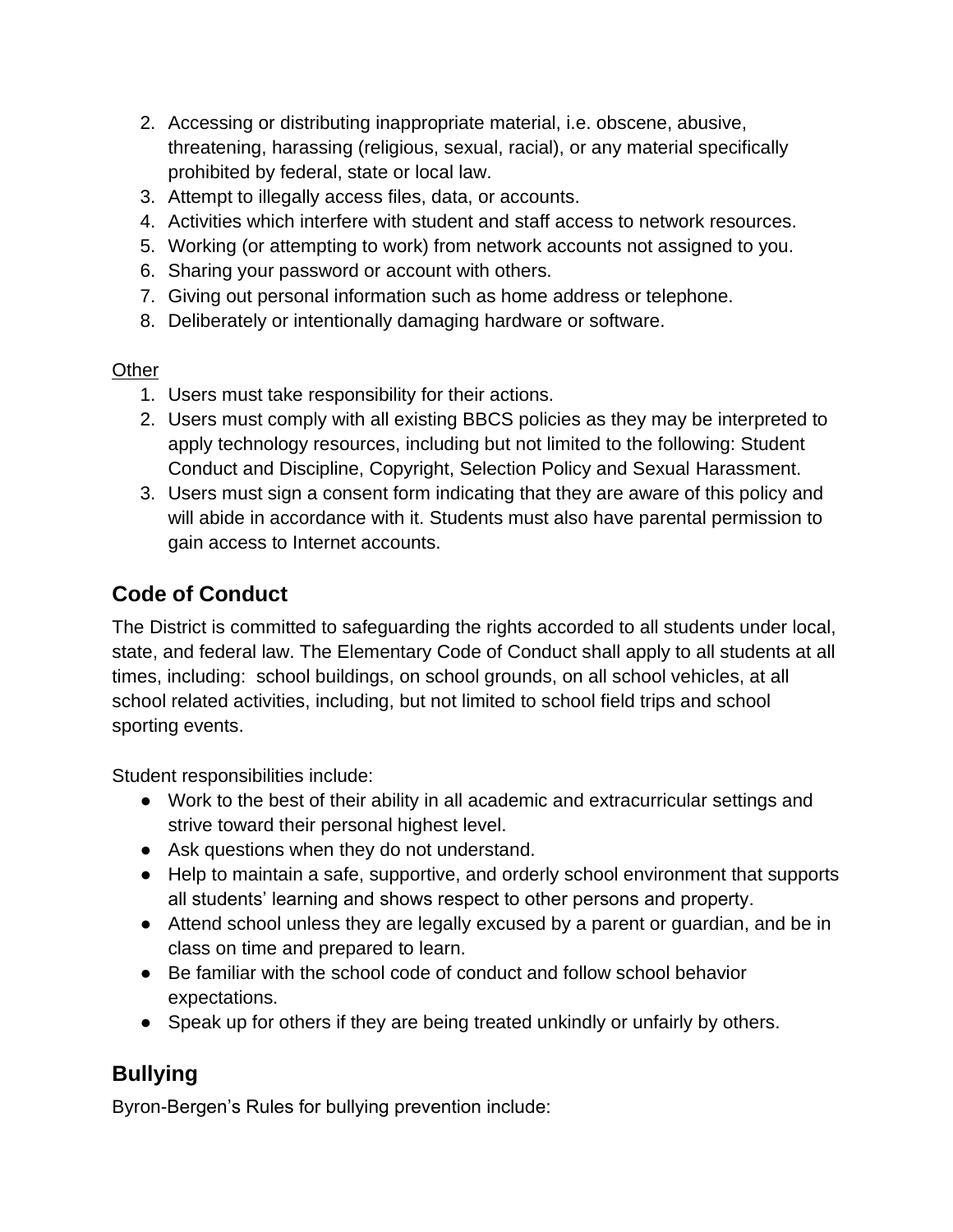- 1. We will not bully others.
- 2. We will try to help students who are bullied.
- 3. We will try to include others who are left out.
- 4. If we know that someone is being bullied, we will tell an adult at school.

Bullying is unwanted, aggressive behavior that involves a real or perceived power imbalance. The behavior is repeated, or has the potential to be repeated, over time. Bullying includes actions such as making threats, spreading rumors, attacking someone physically or verbally, and excluding someone from a group on purpose.

Action will be taken by the school to proactively prevent bullying behavior. Teachers, counselors, administration, students and parents are partners to support students in bullying incidents.

#### **Consequences**

As with any incident of student behavior, school administrators must exercise informed judgment as to whether a student's actions constitute an infraction of policy. Principals, teachers and staff may use varying levels of disciplinary consequences according to the level of misconduct and interpretation of related district policy. Consequences will be determined using "developmentally appropriate" guidelines for the varied ages of students in the elementary school.

# **Dress Code**

Students are expected to wear clothing that is appropriate for the school setting. Clothing worn should not be a distraction or offend others in the school. The following guidelines should be used as clothing requirements:

- Clothes and shoes will not present a safety issue.
- Clothing will not include inappropriate messages about the use of alcohol, drugs or tobacco or display vulgar language.
- Hats and caps will not be worn in the school building, unless special permission has been given by teaching staff or school authority.
- Clothing must cover students from shoulder to mid-thigh. Shirt sleeves will be at least 1 inch wide. Underclothes will also be covered.

# **Character Education**

As a school we foster strong ethical standards and strong character in our standards. Using age appropriate approaches, students engage in classroom lessons that aim to teach positive behavioral habits and social strategies. Using this method, our school is a place where students can feel safe and nurtured in their learning environment. Using a variety of instructional practices, students practice respect, responsibility, kindness,